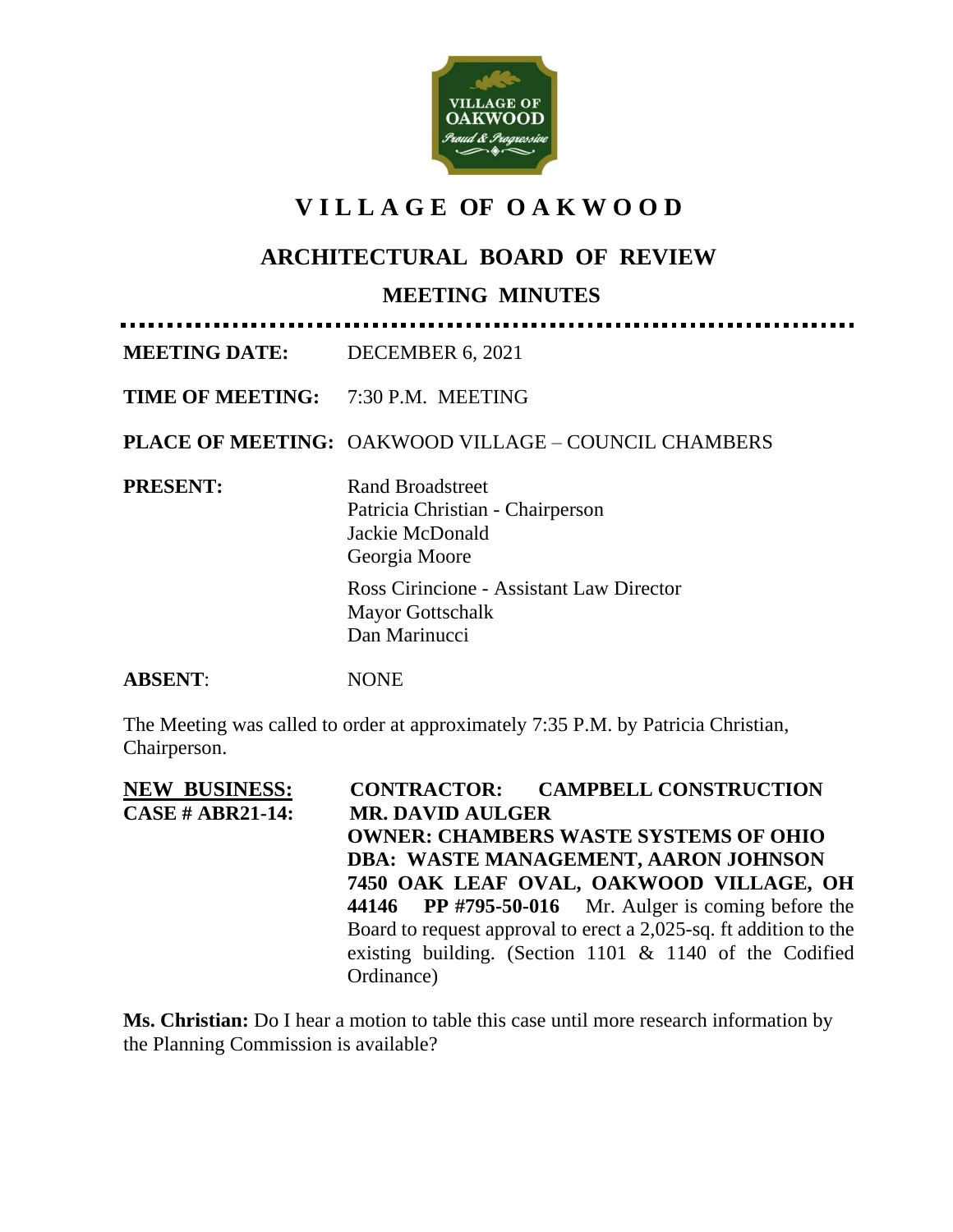**MOTION TO TABLE CASE # ABR21-14: UNTIL FURTHER RESEARCH INFORMATION IS FORTHCOMING** was made by **Jackie McDonald,** seconded by **Rand Broadstreet** and upon roll call the **MOTION TABLED** unanimously.

**CASE # ABR21-15: OWNER: MR. JAMES JOHNSTON MR. CAL HEINTZ & ASSOCIATES, LLC 21941 FORBES ROAD, OAKWOOD VILLAGE, OH 44146 PP #795-03-003** Mr. Johnston is coming before the Board to request approval to erect a  $30'$  X  $60'$  (1,800-sq. ft.) addition to the existing building. (Section 1101 & 1140 of the Codified Ordinance)

**Mr. Johnston:** I understand Ed Hren needs a survey. I have no problem getting a survey. When we initially started this, I was trying to see if I could add on to the building. That is why I am in front of you tonight to see if I could do this before I spend \$10,000.00 on a survey, and I was told by he Planning Commission that I can't. I just didn't want to do this backwards.

There are other questions now with zoning and stuff. That was a motorcycle shop when I bought it. It's been a motor cycle shop since 1992, and now I hear you saying I might not be able to do that; I'm confused.

**Mr. Cirincione:** The problem we face is that we are not sure this conforms to the current zoning. The problem is with the prior application, which was tabled with Waste Management and that is: Is an expansion of a non-conforming use permissible at this location? I frankly don't know the answer to that, but I do know that is an answer we need to have before we move forward with it.

So, there are actually two problems. The first one is, is this going to be permissible under the current zoning and the proposed use? As I understand it, the proposed use is for repairs, storage and motorcycles awaiting repair. As noted by our Engineer, Ed Hren in his December 6, 2021 letter to the Planning Commission under the section of the Codified Ordinance which governs General Business District, **does not list this kind of use.**

It seems to be similar to the list which is under a different use which is Motor Service Districts. I spoke with Ed on this and **we need to legally clarify whether this is something that can be permitted on these premises.**

**Mr. Johnston:** Being that it was already a motorcycle shop, and while it was, the zoning changed, would it not be grandfathered in?

**Mr. Cirincione:** I believe it could be a non-conforming use. That is what we have to check out. You may be right. We have to take a look at that issue; is it grandfathered or not grandfathered in.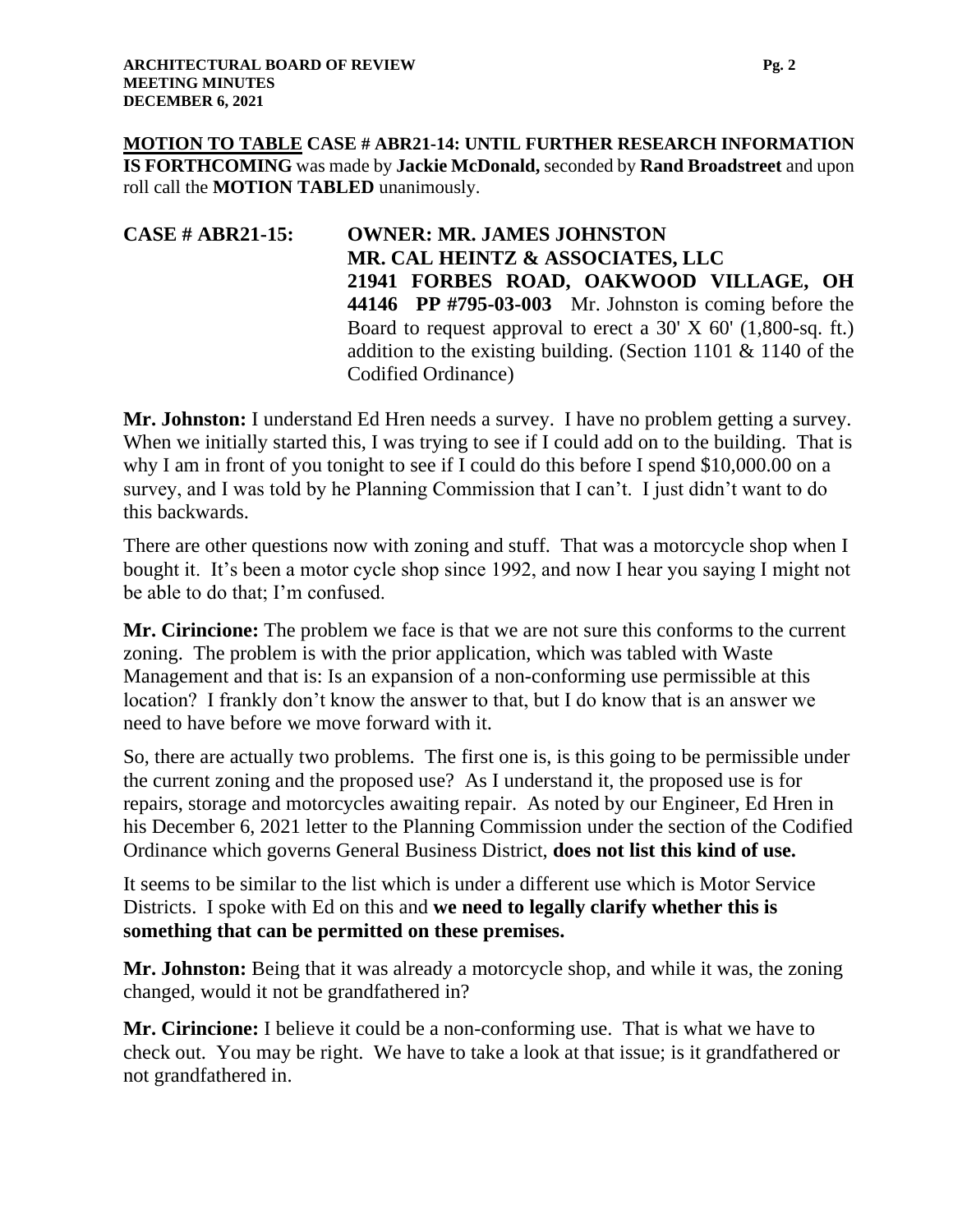**Mr. Johnston:** I'm on the schedule to get a survey. Hopefully it will be sometime next week. I've already talked to somebody about that.

**Mr. Cirincione:** I would caution you about that. Until we research whether or not it is a permitted use, there is no sense in going out and spending that kind of money and then we conclude "you can't do it".

**Mr. Johnston:** I know Ed wants the survey, but I just want to know if I can do it.

**Mr. Cirincione:** We will try to have that answer for you in the next week or so. That will give you time to get the survey.

**Mr. Johnston:** Okay, that's fair. Thank you!

**Mr. Heintz:** This particular parcel was actually zoned Local Business District. This building was built in 1974 based on what I researched online in the Oakwood Village ordinances. It changed from Local Business to General Business in 1976.

**Mr. Cirincione:** We have to take a look at what that means legally.

**Mr. Heintz:** One of the things that is a factor in this is that the lot is only 75-feet wide. Everything that is in the General Business District now requires 200-feet of frontage. This parcel in that respect is not going by the definitions of your own ordinances. It was legal at the time it was setup and initially established, but once the district changed, then it became non-conforming from the perspective of how much frontage it had.

**Mr. Cirincione:** The problem then is if the expansion of the non-conforming is permissible or not? That is a legal question. I don't have the answer to that so we need to do the research.

**Mr. Heintz:** On behalf of James and myself, our intentions of knowing that we did not have a survey, and wouldn't get full approval is that we would at least go through the process and get preliminary approval subject to having the survey. Now this other nuance that just showed up this afternoon at 5:42 P.M. relative to the legality of whether or not he can even be a motorcycle shop in this district can be resolved.

We can present our position if we don't violate any setbacks, and then the subsequent meeting relative to the ABR is acceptable and provides us with a preliminary approval. Once you get the piece with the legality, and the survey that shows whether we need a variance or not, we can work through that process.

**Mr. Cirincione:** I'm sorry, I would have to disagree. I think that's backwards. I think we need to establish whether it's legal or not before we have the discussion and either granting or denying the preliminary plans.

**Mr. Heintz:** So, can we establish what needs to be established between now and the next meeting?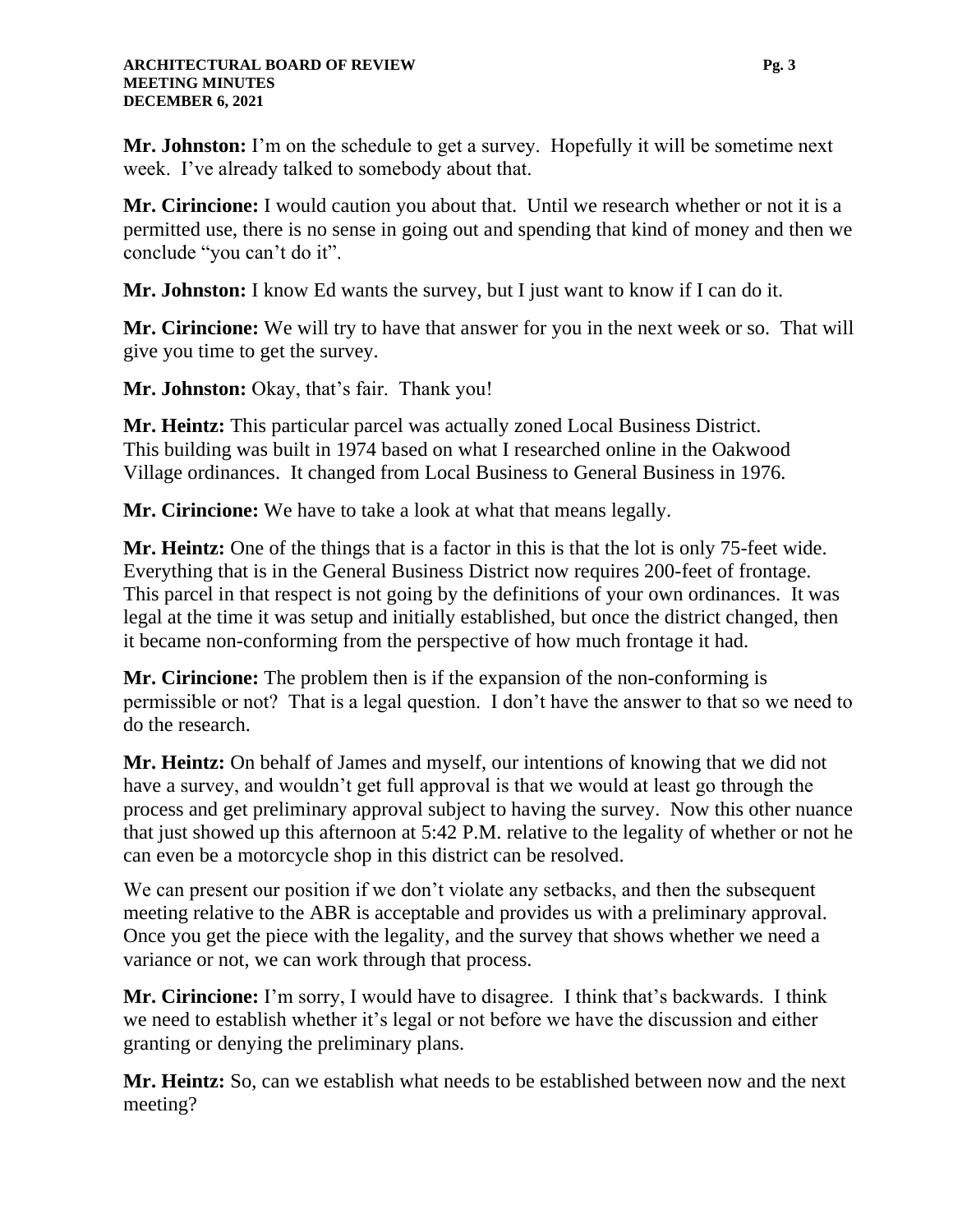**Mr. Johnston:** You guys are going to do the research and let me know if it's legal or not. If it is, I come back and present everything. If it's not then it's a moot point.

**Mr. Heintz:** What about the survey? Where is the survey going to fit in?

**Mr. Cirincione:** We don't want to see the applicant spend money if the use is not permitted. Once we come to an opinion, then we will let you, the Planning Commission and ABR know and go from there. Once we issue the opinion, I would make sure the applicant and his representative are notified with a copy of that. We would copy the Planning Commission members as well.

**Mr. Johnston:** The research that you have to look up, discuss and decide on is whether or not I can add on to my existing shop that is there, or is my existing shop going to be a problem now also?

**Mr. Cirincione:** We will take a look at it. We don't want to leave any of these questions outstanding.

**Mr. Johnston:** I've been there for a year. I bought it in December of last year, and I've been open all year.

**Mr. Cirincione:** You're doing those kinds of repairs now?

**Mr. Johnston:** I bought the existing business, and I kept it open instead of watching it close.

**Mr. Cirincione:** We're going to try to get that to you next week so that hopefully you will have time to get the survey taken care of.

**Mr. Johnston:** The surveyor knew I was coming tonight, and he told me to call him tomorrow to let him know how things went. I'll tell him to keep me on the schedule for some time towards the end of next week. Hopefully I'll know something before your next meeting. When will that be, January 4, 2022?

**Mrs. Hines:** The next Planning Commission meeting will be held on Monday, January 3, 2022.

**Mr. Johnston:** That I can work with.

**Mr. Marinucci stated for the record:** For over a month, I have been working with Cal Heintz on this project. I have been trying to get a mixture of the building codes. The issues are finally all resolved. They are doing their due diligence.

**MOTION TO TABLE CASE # ABR21-15: UNTIL ALL ISSUES AS DISCUSSED HAVE BEEN CLEARED UP BY THE PLANNING COMMISSION** was made by **Jackie McDonald** seconded by, **Georgia Moore** and upon roll call the **MOTION TABLED** unanimously.